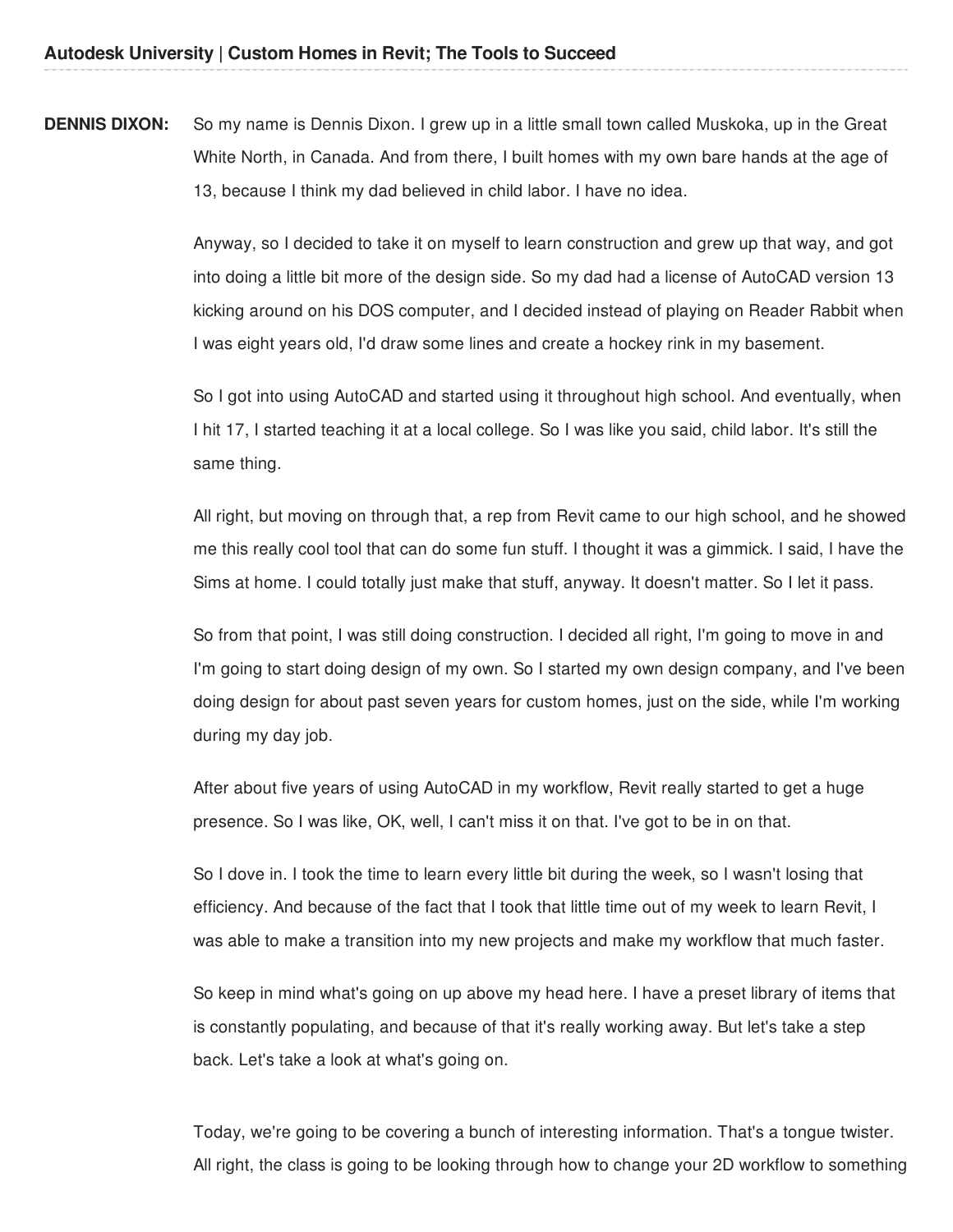3D, because it's efficient. Don't be scared, it's not a big scary monster, it is something that's going to help you.

So we're hoping that we can prove something that you guys today. How many of you are using Revit right now? Yes, yes. I don't need to prove anything to you. I love you guys. So in that regard, how many of you are in the residential home business? Awesome. That's a good number. I like it. I don't do good with percentages, so I'm going to guess it's at least 2%.

So let's take a look at some numbers here. In 2014, the US produced \$18 trillion worth of gross domestic product. \$1.3 trillion of that was construction, and \$340 billion of that is generated from residential home construction. It's a pretty big number.

667,000 firms are employing one million of these contractors, and 4.8 million staff. That's insane. And if you take a look at it, the average residential contractor employs fewer than 10 people. So there are a lot of small little mom and pop shops that are trying to do these houses on their own.

And the problem is, is you're dealing with this massive competition of these huge home builders. So it's really tough. It's a very competitive market to get into, and you have to find ways to make yourself truly efficient. So how do we go about doing this? Well, today we're going to definitely show you how.

What are we doing right now? So let's look at a typical workflow. Your typical custom home workflow is to go through design development-- so working with the client-- going to the zoning site plan approval, building permit, and construction.

All right, so let's take a look at design development. Keep in mind, I've got this little counter sticking off the side here. This counter is telling you how much time that you're losing from using a 2D platform. So these hours you can get back from it, and I'll explain later.

So design development, the client comes in, looks at the design office says, hey, I want a new house with a hockey rink in the basement, and a bunch of cool different items. The designer acquires a copy of the site survey, and then from that site survey the concept is hand sketched and translated to AutoCAD line drawings. These line drawings, they then have to go and in hand calculate out all their elevations, all of their swales, all of their information like that, to get a rough elevation plan.

So these CAD plans are used in conjunction with the registered site plan, to be able to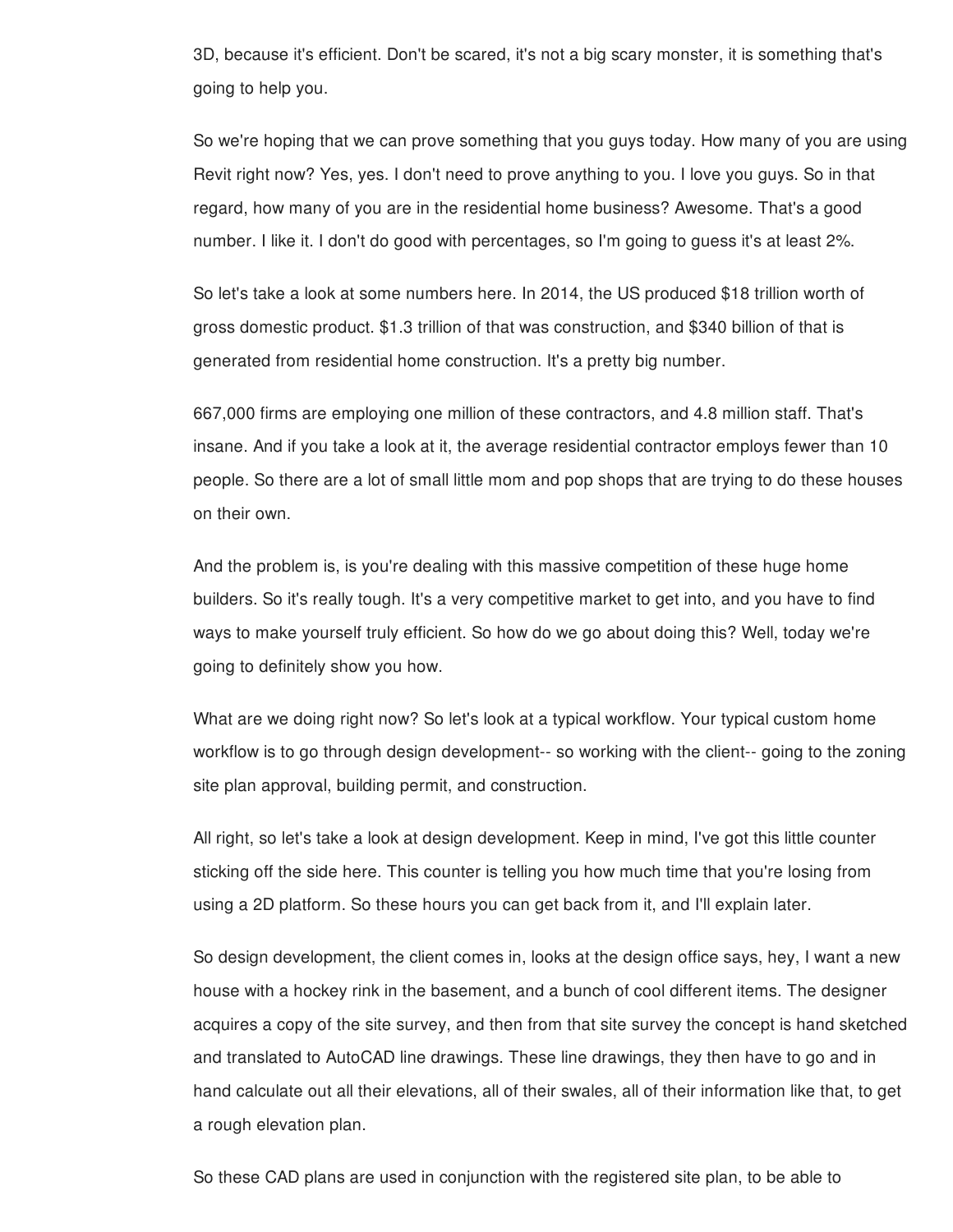determine bylaw requirements and work out grading. These adjustments are made, and sent for site plan approval.

OK, this number is getting bigger. It's because now we're starting to get into the planning stage. So we're losing 31 hours, just from doing a 2D platform. Let me explain how this works.

The elevations and zoning requirements it may cause the building design intent to change. Change in 2D platforms, very difficult. Allow me to demonstrate.

Sorry, could I use you for a sec, if I can get you to stand up? All right, could you just raise your arm, just one arm, like that? Just stay there. OK.

So this is an elevation. And your [INAUDIBLE]? Yeah, for sure. Just raise one of your arms. Yeah, yeah, just keep it like that. I just need one more, one more, right here. So this is our section. Here, if everybody could stand up, just one arm. OK, perfect.

OK, we just got a change. I need to-- actually, that arm needs to be down to its side. OK, yeah. OK, I got to go back to my section to change it over here, too. Arm down. Sorry, yeah, I got to change it on my elevation, sorry. Oh, man, I can't remember what changes I made.

Now let's take a look at this in something like Revit. All you guys, can you put up your hands. That just happened all at once, just because I pushed a button. This is what a 3D platform like Revit is. Thank you guys, sorry. Give them a hand they were really helpful. Yeah, thanks, guys. I was going to make you guys hold water bottles and stuff, but we'll not get into that.

So basically taking a look at that, when you're working in a 2D environment and you're jumping from plan to plan to plan, it's very time exhaustive to be able to have to make those same changes over and over and over again in your sections, elevations, plans. And that's where the time loss is coming in.

So once we get past the site plan approval process, the building goes forward with construction and permit drawings. OK, construction I put an XX beside there, because these hours can go on forever. You can get all kinds of mistakes. And the reason for that is two dimensional drawings are really put to the test, because on site alterations happen frequently due to unknown headroom issues, mechanical issues, all those kind of things.

Residential home builders out there, how many times have you had to replace stairs because of a structural component? You had to do that? I guarantee you had, because there's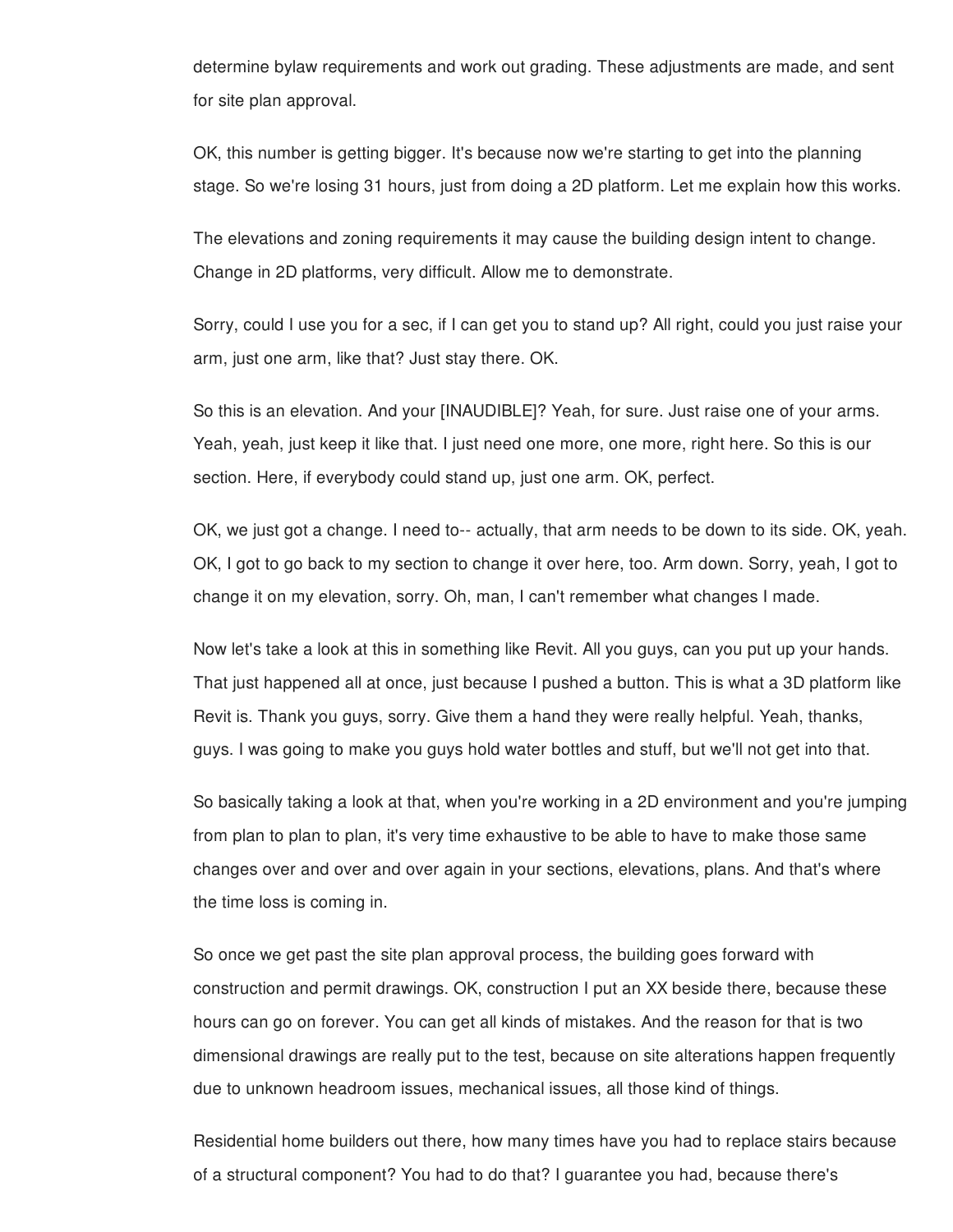something going on in the headroom issues that you didn't see in a 2D drawing. You're really relying on your drafters to know what they're talking about. You should, anyway. I mean, you don't want to hire just some random person. You could, but anyway--

Management of late change orders is paper based, or Microsoft Explorer. So a lot of that stuff gets a little bit taken back.

All right, let's take a look at that. So I've said a whole bunch of stuff, flapped my little mouth around, and said a whole bunch of words. But what do we do? Well, it's this right here, this Revit thing a lot of you guys are using. That's exactly what we're going to do.

So we're going to get into it. We're going to get into the meat and bones. I talked about a whole bunch of stuff. Now, I'm just going to leave this video playing up on the side here. I'm just going to move it. But let's get into her.

All right, this is your Revit template. A lot of you guys are pretty comfortable with it, I imagine. For those of you that aren't, there's a few things we need to go over. A Revit template is the cause of 90% of being efficient. So 90% of your efficiencies come from a solid template. And I'm going to show you guys how to put one together today that'll really make your workflow go really well.

OK, so take a look at the template I have here. Your views are set up in a way that it's going to continue with your phasing. So if you've phased your project accordingly-- let's say your site plan approval, your drafting table for all of your crazy sketch designs, your building permits stage. And then everything is the exact same on your sheets, so your site plan approval sheets, your building permit sheets. And when it's organized like this, you can very quickly be able to see how it's being put together. So let's take a look at site plan approval.

So everything's already populated on a sheet. That makes things a lot faster. If you're taking a look at this, any design that I do on these floor plans is going to populate itself on every one of those views at the same time. I don't have to think about placing my views on sheets. They're already there. So when you're going in and doing a slight change, like let's add a random wall in our floor plan and I go onto my sheet, I have a wall showing up on my site context plan, I have a wall showing up on my first floor plan, in a specific color that was provided to me in my site plan approval process. And then the same thing. I got my first floor plan set up. All my walls are showing up their accordingly.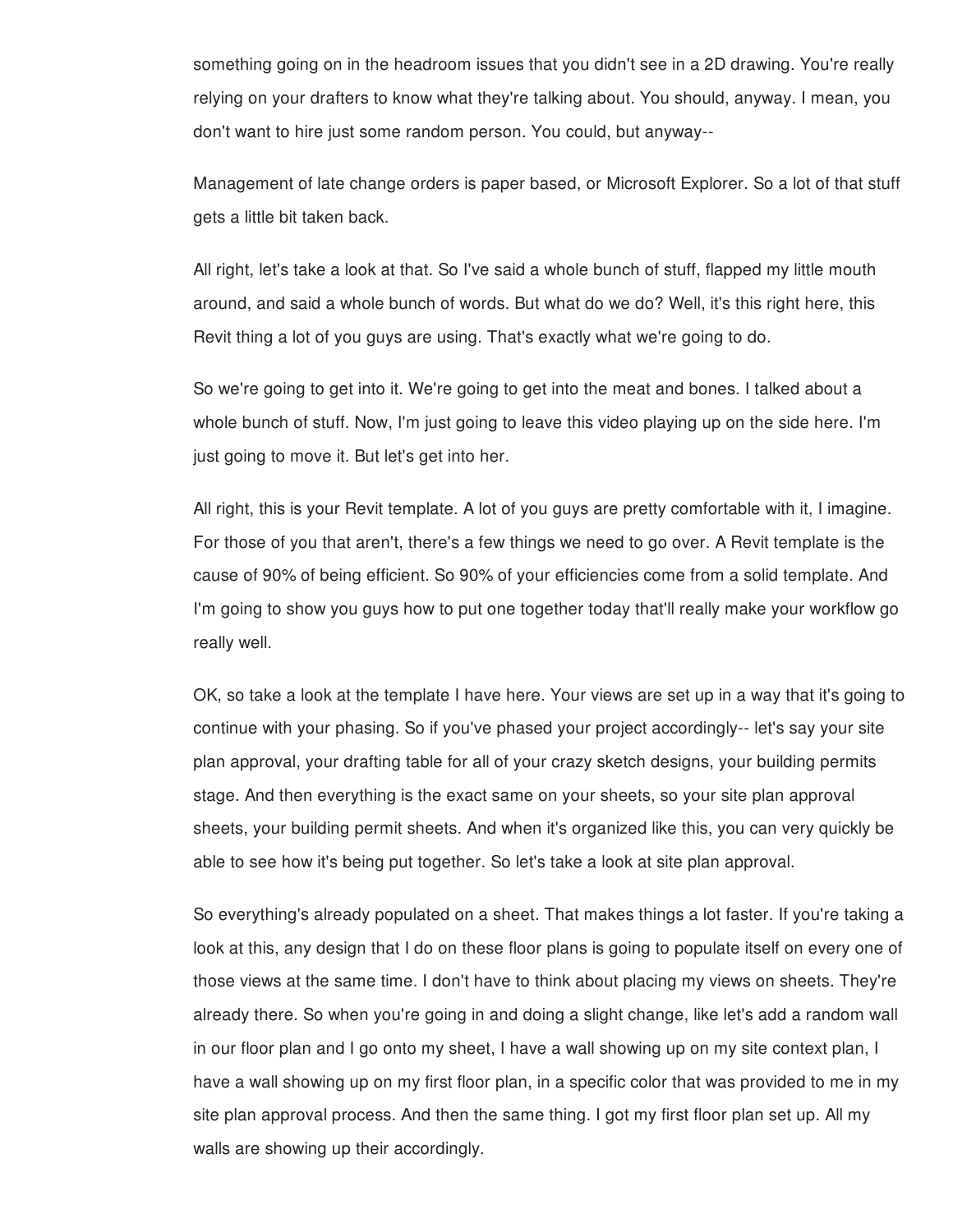So if you have your template set up, you're not constantly thinking about having to place views somewhere, or constantly having to think about scale. You're not having to think about all these different little things that add to your process, because it's happening in the background.

All right, so let's take a little bit further look into this. Each of these little views have their own view templates. These view templates control specific items, like the scale, what overrides are being done in those drawings. And because of that, we're able to organize them and make sure that all of our plans look the same.

Now, there's another hidden thing in here called the scope box. The scope box allows us to make it so that all of our views are cut the exact same way, so that they all show up at the same exterior look on every sheet. So your levels, your grids, all of those items look identical, no matter what sheet you go to. Very important, very, very important.

OK, all right, and now I'm going to get into the really fun stuff. Sorry, I'm going to get really happy about this. I really love this stuff. All right, back to it.

To go further into our template additions here, I keep an admin folder. Now, this admin folder allows you to be able to organize your families. So let's say these system families like your walls, your floors, or roofs, everything like that, take a look at it here. It's got this amazing structure of items that we have in our project. So we keep this little dump file in the background, where we can drop all of our different masonry on wood stud walls, side on wood stud walls, CMU, EIFS, all the way down to all the different floor types, ceilings, roofs, wood stairs-- but you'll notice that these objects don't show up in the rest of our drawing. The way that we control that is by using phasing.

So each of these objects are created in a phase that are existing, way beyond, way before existing, and are demolished right after it. So if you take a look at it, they will never show up in this existing one, or in the new construction phase. They'll be somewhere way in the background, that'll just be hidden. So you can draw over top of it all day long. You can have a huge heyday. It'll be so much fun. Anyway--

And you can hide all kinds of information in here to really mess with your BIM manager. I'm just kidding, don't do that. But you might want to. Just take a picture for me.

All right, so those are Family Library. You can really keep track of all this information. And when I say keep track of this information, take note that every single one of these components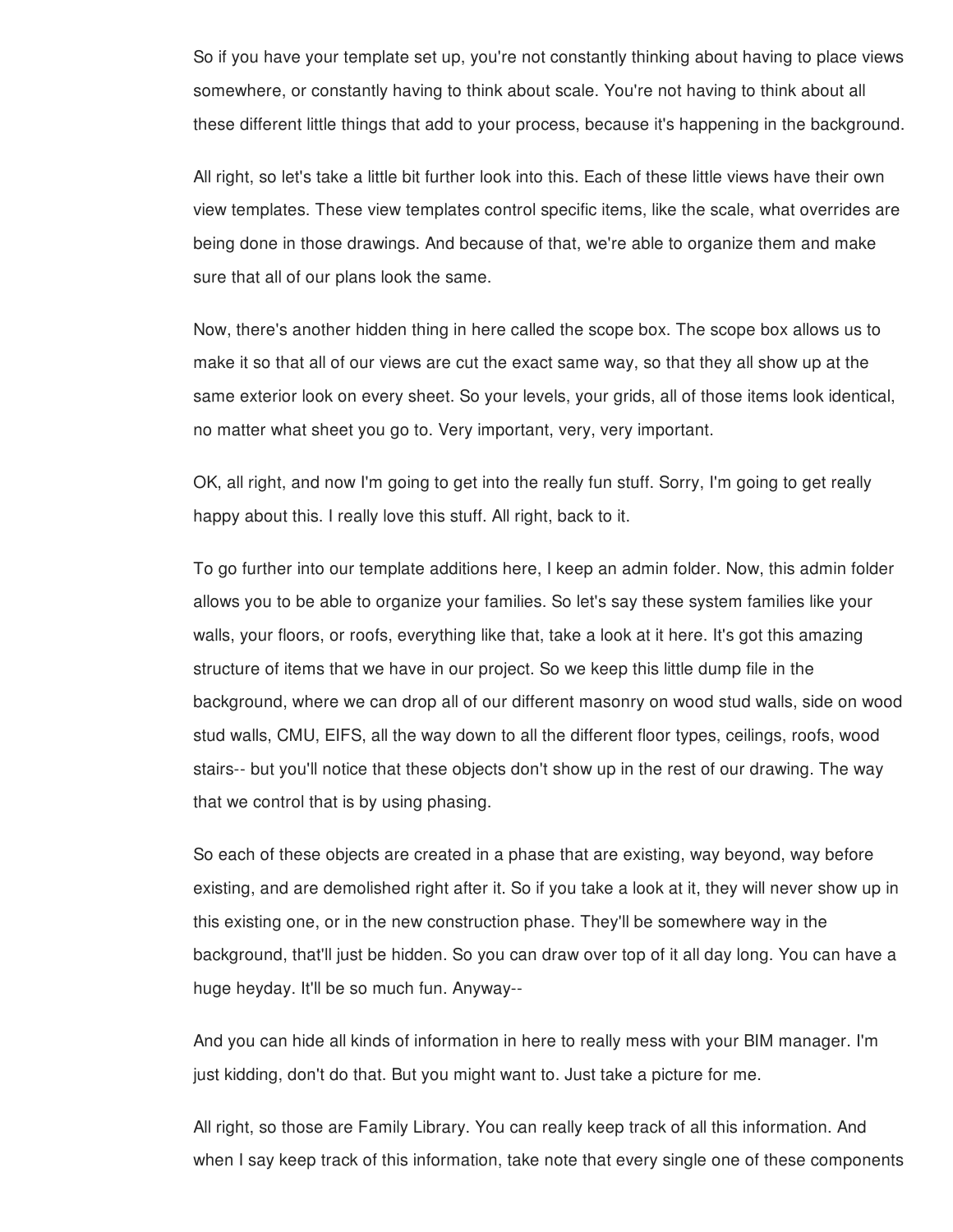have information built into it. So the wall tags, the tag information, the thermal values, the cost values, all those sort of things are embedded into it.

Look at that drawing. That's really starting to populate, isn't it? What is that running, 15 minutes? Can you Imagine being at that level, working in a 2D platform? Just saying. OK, carrying on.

Let's take a look at schedules, too. So have your schedules pre set up, so that all the information that's in them, your door schedules, window schedules, wall material takeoffs, plumbing fixture schedules, all that stuff are being live populated. Don't set these up after the fact. You can have it set up in your template so that it's working one to one. It's working constantly.

OK, so with those schedules we'll take a look further into this little workflow here. Let's just go to a plan view here. And keep in mind, at the end of the presentation I'm going to show you guys some really quick ways to do iterative design, so to do a really quick design using Dynamo. So if you stay at the end, I'm, going to show you a cool little Dynamo script that was written up, if you're interest in that. How many of you guys are interested in that? Oh, that's good. I like hands. Hands are great.

So I'm going to do a couple more things where I get to make you guys stand up and do funny things. I'm just kidding, I'm not going to do that.

So back to our drafting table. From here, when I draw a wall-- so that wall that I drew here, take a look at the schedule that populated.

So already, just from that one wall being drawn on this sheet, it's pulled out the material area for every object within there. So I've been able to extract the masonry, and all these items from in there. There's another wall sitting in my project that's off to the side that I picked up in here, as well. But if you take a look at, it's giving you a cost per square foot. Ignore those values. They probably don't seem right, but just showing you how it works. And then from there, being able to break it down.

Not only is it doing that, but it's all also taking my sheathing quantities. So I can break down the sheathing exterior walls into the number of sheets, by using my material area. And it's giving me a total cut off of the value for each of these on there. So this is what I'm saying. Set up these schedules ahead of time, and then these schedules will be able to populate later on,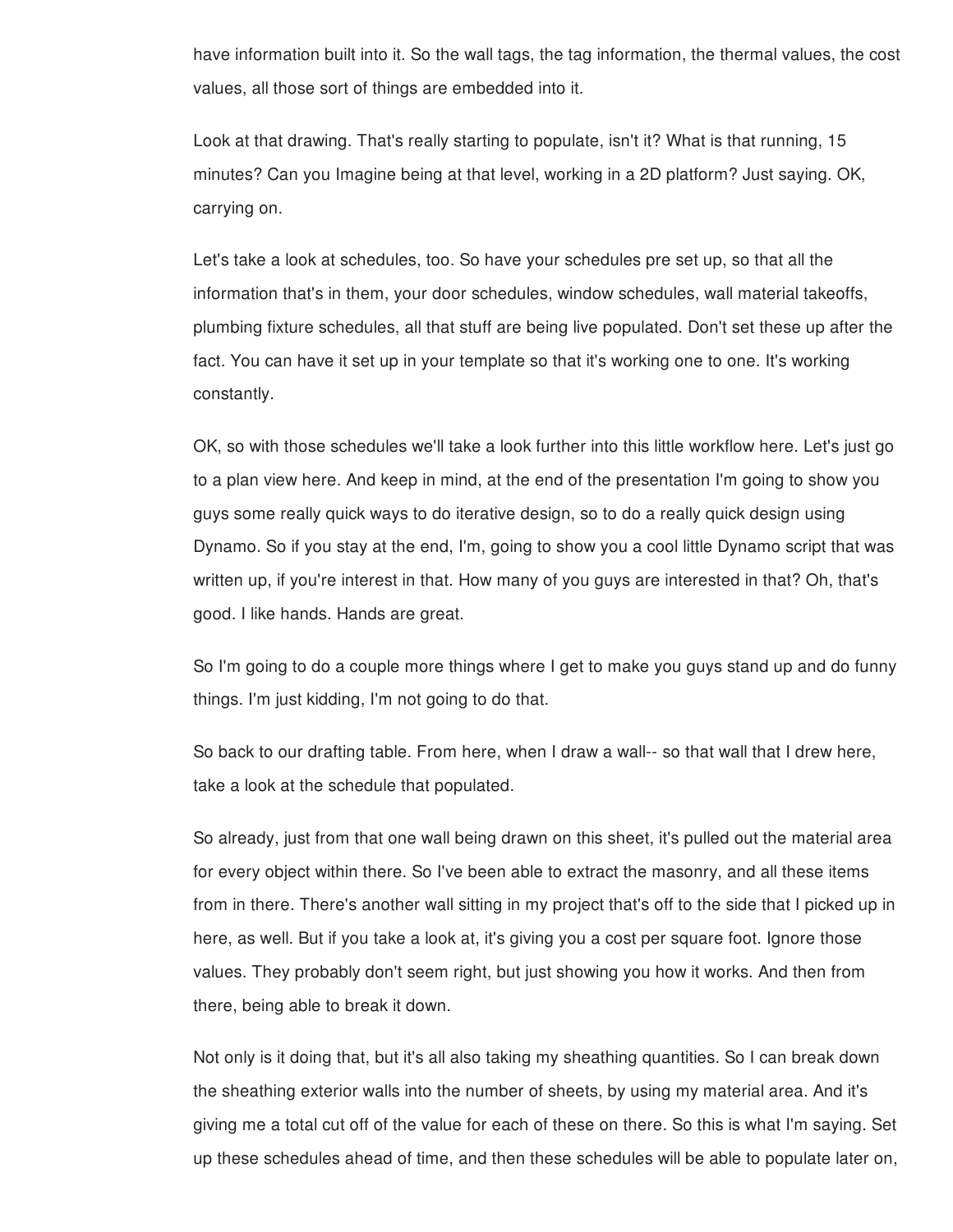right down to all the nitty gritty stuff that you really love.

Are there any questions about schedules? I'm really open for schedules.

- **AUDIENCE:** [INAUDIBLE] one quick thought.
- **DENNIS DIXON:** Sure.

**AUDIENCE:** If you have those multiple [INAUDIBLE], identify who your project [INAUDIBLE] on schedule.

- **DENNIS DIXON:** Yep. So they're all pre-defined. So every little bit of information that you put in there, your cost per square foot, all that jazz, the material-- sorry, go ahead.
- **AUDIENCE:** You had that one view where you had the wall set, the walls, the floors, the [INAUDIBLE]. How do you keep that from modeling to--
- **DENNIS DIXON:** Yeah, that's a good question. So when you go into the schedule, remember the phasing that we set up? It's only going to pick up items that were placed in new construction. So it'll leave anything that's in those past phases alone. That's a good question. I love that. More of those, please. Awesome.

So going back to those schedules, the exact same thing that you were saying, it'll only pick up any new walls drawn in new construction. It's a great way to set it up.

Wow, oh, take a look at what's happening over here. We've got a house. We've got a house, people. 18 minutes.

OK, so continuing on, let's go to our first floor plan. Let's add some extra value to this. Let's go add in a window. Let's add in a different size window. Sure, let's add in a door. Entrance door. Let's add in another wall, and let's say, drywall on both sides. Some more doors, why not? Let's see what's happening.

Take a notice of what I'm using here. I'm using Pella windows and doors. You can actually download manufacturer windows or doors right off of their website. So keep in mind that more and more manufacturers are producing BIM families constantly.

So let's go back to our scheduling sheet here. Take a look at what happened. So my door schedule is doing a live count of every bit of information that I have in there. It's got my rough width, rough heights, fire rating, even the cost breakdown for each of my items. So you can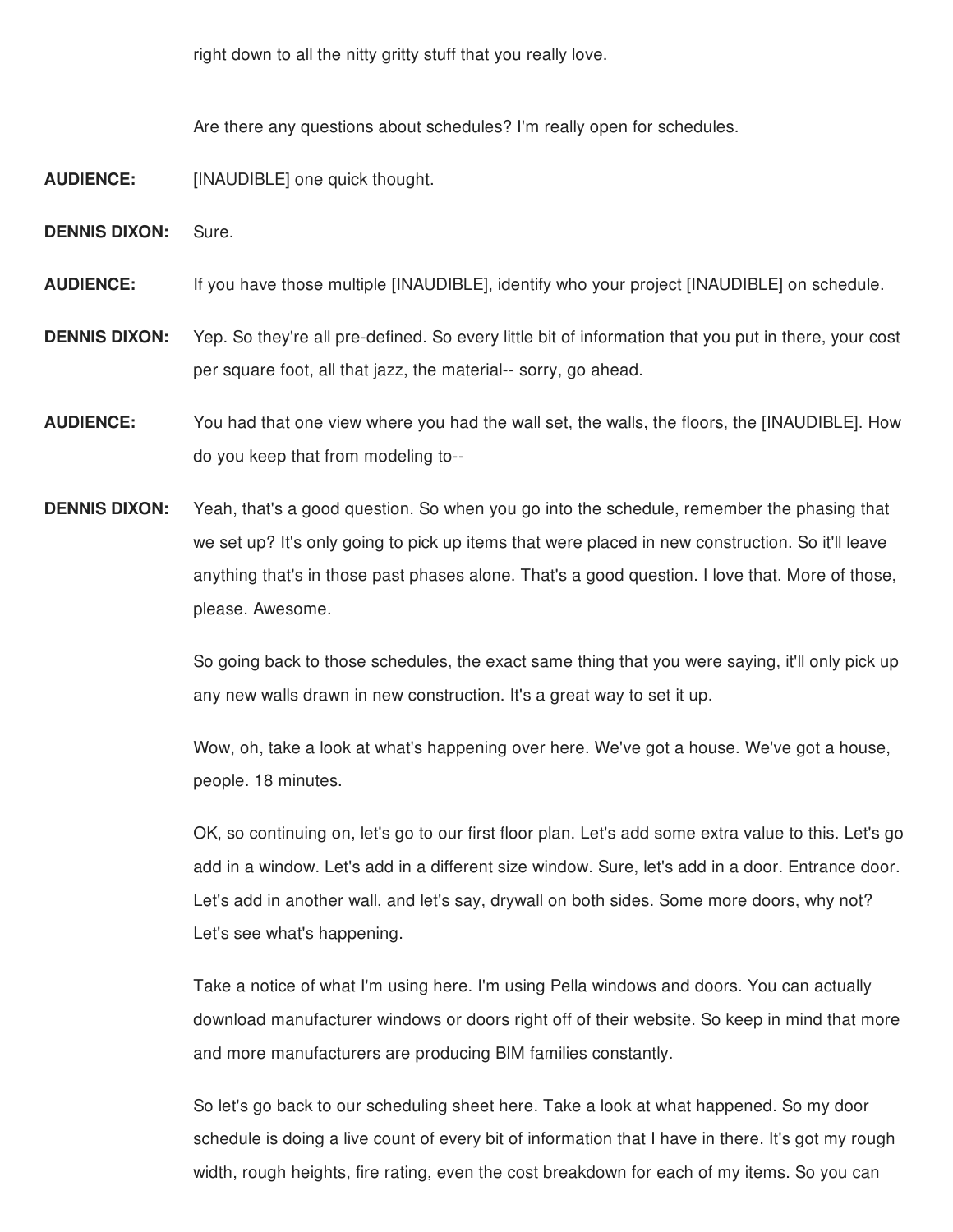start doing preliminary cost calculations for your project, right off the bat.

So you can tell your client, OK, well, it's going to be roughly this for your windows and doors. You can start doing that for kitchen cabinetry, and all that information. Let's say plumbing fixtures-- so if we were to add in components such as let's say a toilet, a tub, let's say, maybe even a sink. Now, that's not a bathroom I would design, but hey, if you're into it, awesome. Right in your living room, right? Perfect.

All right, so taking a look at that. Same thing. It's picking up the values of these items in your project, breaking it down by cost and quantity. You can even take this plumbing fixture schedule and plug it in for the city, because the city needs to know how many extra features you're adding in.

How many people would use this? Yeah, I'm seeing some good hands. They're the really down here. Next time, we'll try and go way up here. Yeah. Don't be shy. Don't be shy, I won't call you out. It's only partially true.

OK, so looking further into that, we have all of these wall types. Set up we have all of these items driven in our template. Just give me a second here, guys. So I'm closing up some information.

So now that we've got it to a point where we've got our design looking the way it needs to be, we need to start thinking about detailing. And this is where people tend to gravitate away from Revit and go back to their AutoCAD ways. Don't be scared. Revit can do everything the same way AutoCAD can. It can. Do not be scared. It is so easy to do.

All right, allow me to show you. Let's take a look at some detailing here. So we have add a section, I've drawn basically are just a wall, place A window in it, I have a floor, and then another floor.

So when you start thinking in boots doing sections and doing details, start thinking in your head, OK, I have this one item that I can use. This one item might be a stud, or some sort of anchored connection, let's say, something like that.

Well, that's all nice, but what happens if I have multiple levels and I have lots of information that I need to add in? So let's create a small little rim joists detail at the bottom.

OK, well, we know that this is going to be the same top plate set up for most other things. So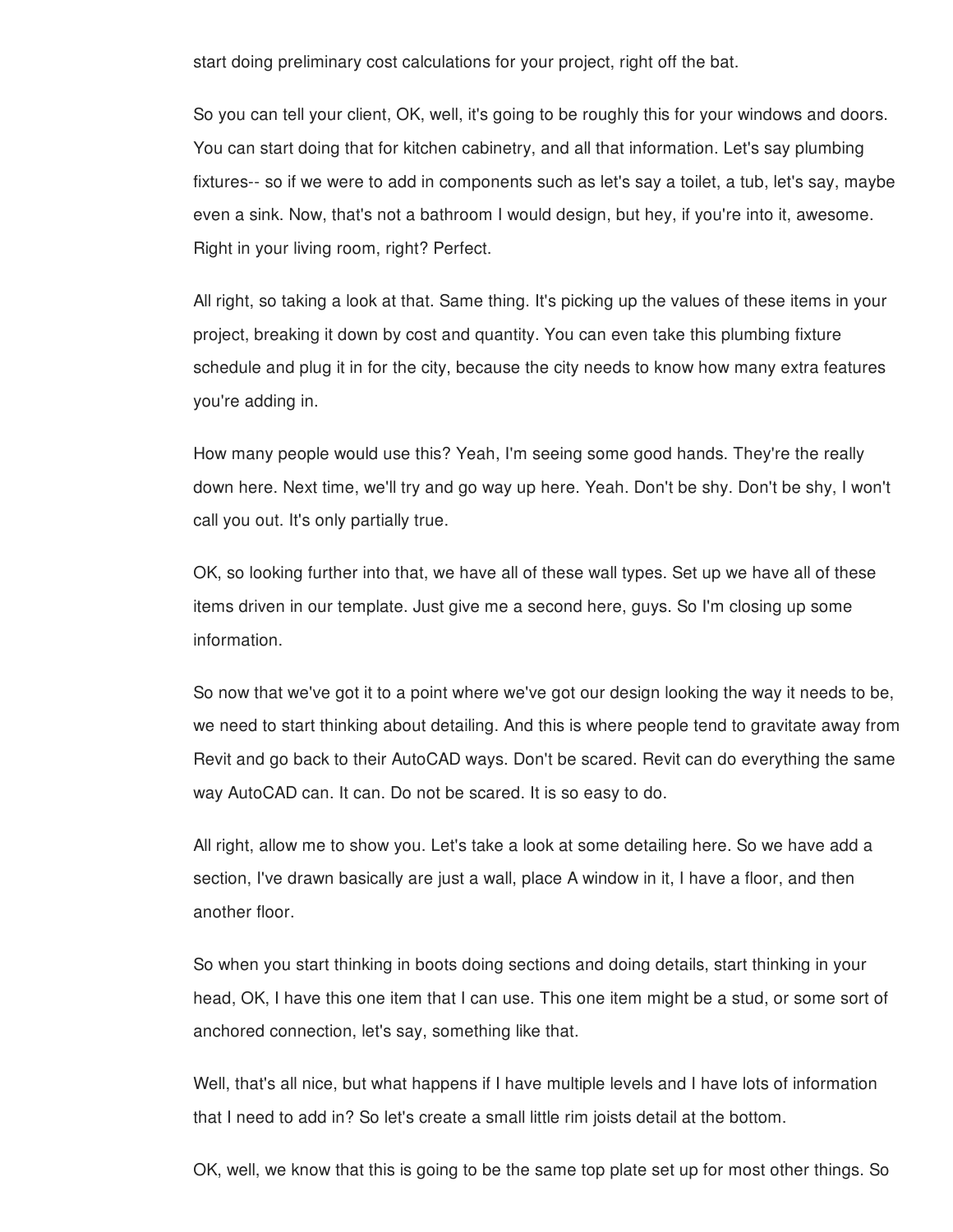why don't we add a top plate into this, as well?

OK, but OK, let's say we add on second floor? So we want to be able to turn on and off a second floor value. So we have these detail items that we can now move around.

So what happens if I add in a window? Well, you can get in there to start adding in details for a window, and for a brick ledge, and for all these other information. This family can go nonstop. I literally had to stop myself and put a leash, because I would have just gone crazy, and created all this other stuff-- a super family, so to speak.

But if we take a look at this and creating repeating detail components, where you can do, say, TJI joists, and you can place them along a certain object tab button tab. Use that Tab button. So taking a look at repeating objects, where you can get into doing TJIs, or studs, or I don't know. Or you can put your [INAUDIBLE] pie on there and copy it a bunch of times. It's really up to you.

And then taking that same concept and doing items like let's say, brick. Looking at brick sections, as well, where you're able to copy up and quickly manipulate items on the fly.

So that's all nice. You can populate this information fairly quick with insulation, and get everything in there and add in all your values, but I'm not going to draw a detail for you completely right now. But I'm going to show you something else.

One of the tools that are widely ignored and shouldn't be are keynotes. Keynotes are great. Keynotes are really awesome.

Sorry, I just want to take a little quick break, since we're at this at this part of the video. Personally, I use this Lumion Pro to do renderings. I love this program. It is great, if you're doing any sort of architectural visualization. It's kind of a shameless plug for me. I really love it. But if you take a look at how long it takes to set up a rendering, it's very crazy, and a lot of fun to use. So that'll keep happening on the side.

All right, so moving on here. Keynotes. It is so important to use these. Take a look at what's happening. I have material keynotes split up for almost every object I have in Revit.

So when you take a look at what it's picking out, it's picking up, say, half inch gypsum wallboard, or two by six framing at 16 inches, or one inch rigid insulation. Standard brick, half inch joint. So you can see all this information is being populated.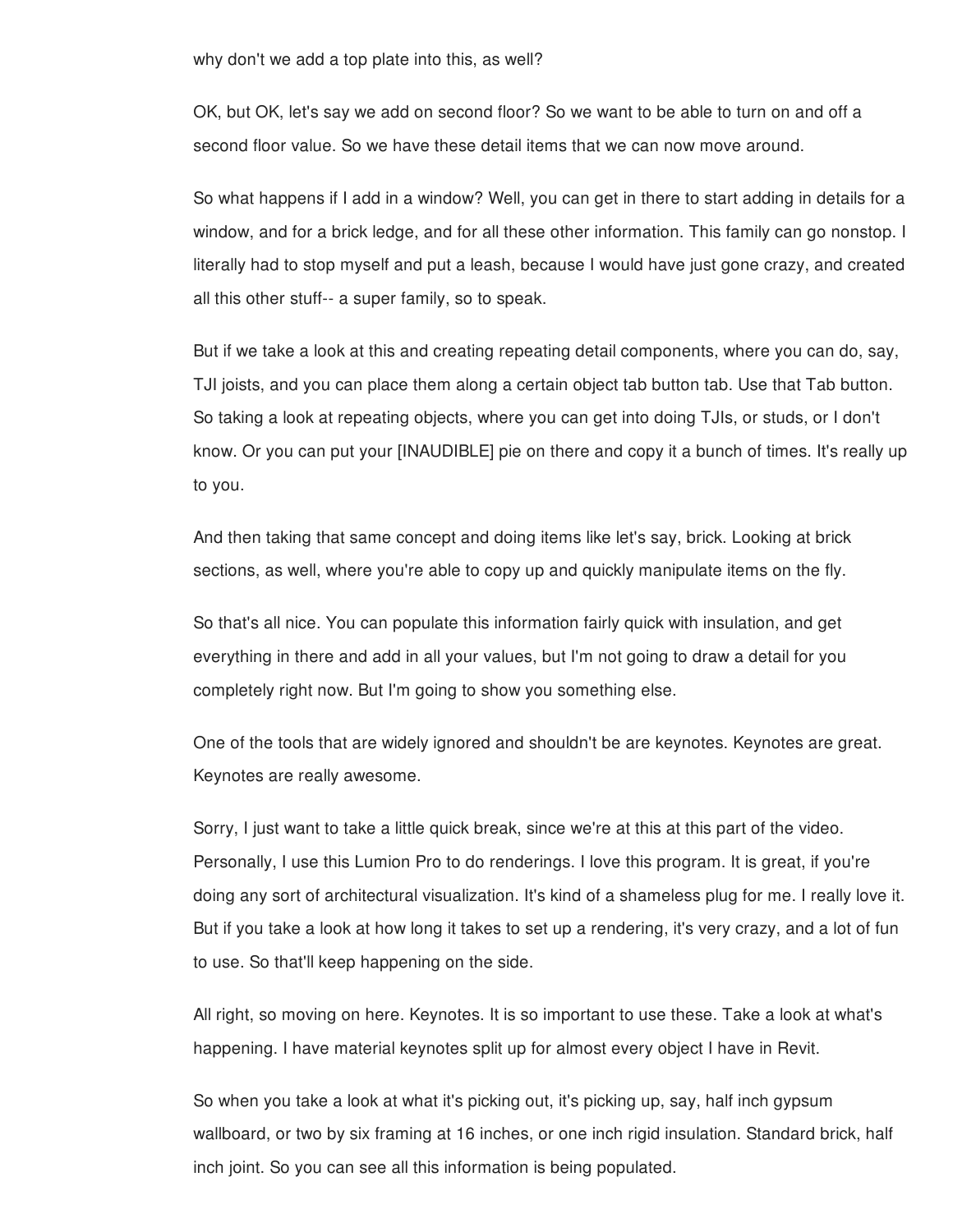You can even do specific elements, or specific assemblies. These specific assemblies can be called out for you ULC. They can be called out for master format. They can be called for all different types of things. Because if you take a look at, if I was to tag something that didn't quite fit in, let's say something like that, you can pick up using your master format, or even just these keynotes Imperial from Autodesk, that it provided nicely for you. You can go down and break down and find out exactly what it is, plug it into your keynote, and use it later on.

So this should be set up in your template. If it's set up, dimensioning, and tagging, and placing information is going could be so fast for you. Hey, look what I'm doing, something that's not great. All right.

So that's pretty cool, right? You guys really want to start using that, right? Yeah, I see a lot of heads nodding. You definitely want to do that.

OK, so residential homes, and specifically residential homes in Revit are really, really fast. They are really awesome, and there are a lot of tools involved that can make your workflows so much better.

How many of you worked with that residential home sloped roofs? Worked with sloped roofs? Yeah. That's what I was looking for.

So this is one of the other reasons why Revit tends to shine, because the roof calculation tool is something that people just love to grasp onto. If we go up to a second floor here-- and I'm going to put a roof on of my little building, because it's fun. I like to show little tips and tricks of stuff that people may or may not know about Revit. There is a little trick in here, which I will show you guys because I'm feeling generous today. I think you guys have been very attentive, and I would say 90% of you are still here, so I think I'm doing something OK.

All right. Let's take a look. If you want to add a dormer onto the front of your building, there is a neat little trick that you can do to do that. So by using these little slope arrows that I have here- - so what I did is I split this up into two lines, and was able to add these slope arrows. Little bit of a segue, but we'll survive.

And then I'm telling these to not define slope. So split it up into two separate lines, told them not to define slope. And then using these slope arrows, I told them to point towards each other. So you can see from them, right now I've got 10 feet to the peak. That's ridiculous it's going to look like a church. We got it.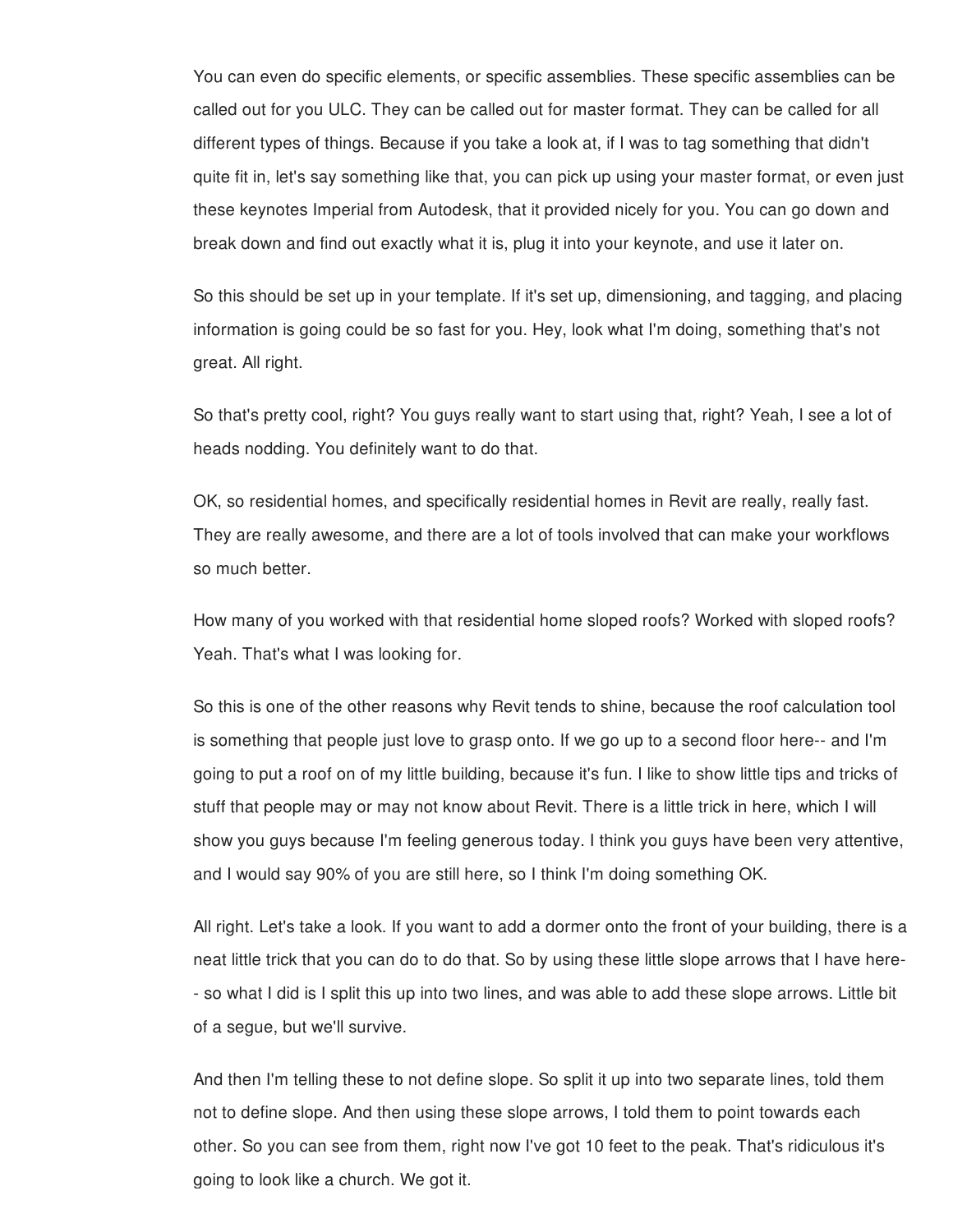So if I hit my check mark, take a look at what's happening. So an embedded dormer. How many of you guys had to create these little dormers in the past, you had to create a separate roof and join it in? Yeah, a lot. So just that one little trick is going to save you guys some time.

going to look like a church. We got it to look like a church. We got it to look like a church. We got it to lo

You can get a little bit of applause for that, right? I don't know. Do we do applause here? Yeah, OK. That's good. Tips and tricks.

Another little out fancy trick that I wanted to show you, and we'll just take a second to look at what has been created is 30 minutes have gone by, and what we've seen on the side here is in 30 minutes we've had a floor plan that was drawn just purely off of an image from Google. It's been populated in a 3D environment. We've taken it, plugged it into a software, such as Lumion.

You can do the same thing in Revit. You can place RPCs, do whatever, and then do a retrace of it. But in just 30 minutes-- and I was a little groggy, I didn't have my coffee that day, so it was pretty slow. But you were able to create a fully rendered realization of your building, very quickly. That's super invaluable for the smaller companies who are doing custom homes.

You can bring that home, take a picture of it, show your grandma. It's great. All right.

Another little trick I wanted to show you guys, just because I'm in the mood of showing tricks today. How many of you have had to show the dashed lines of information above, but have been drawing it in, just in 2D detail lines? I see a bunch of hands starting to form up. There we go. All right.

So if we have a roof detail sitting above, just using your Pick Lines tool, from your Modiy Tab, or your Line Work tool. You can click on Hidden, or whatever line type it is you want. Place it. And then you can turn off your underlay.

So take a look at what happens. These lines still exist on this floor plan, and you can even edit your roof from this these lines that show up. So regardless of what happens, if I edit this roof and change its dimensional properties in any way or form, those lines will adjust themselves accordingly. They will always stay on your floor plan. That's pretty awesome, and that's something that they don't teach you at home. If they did teach you at home, then there's some other issues that we need to talk about, but OK.

So we've taken a look at this template, and we've gone through how valuable this information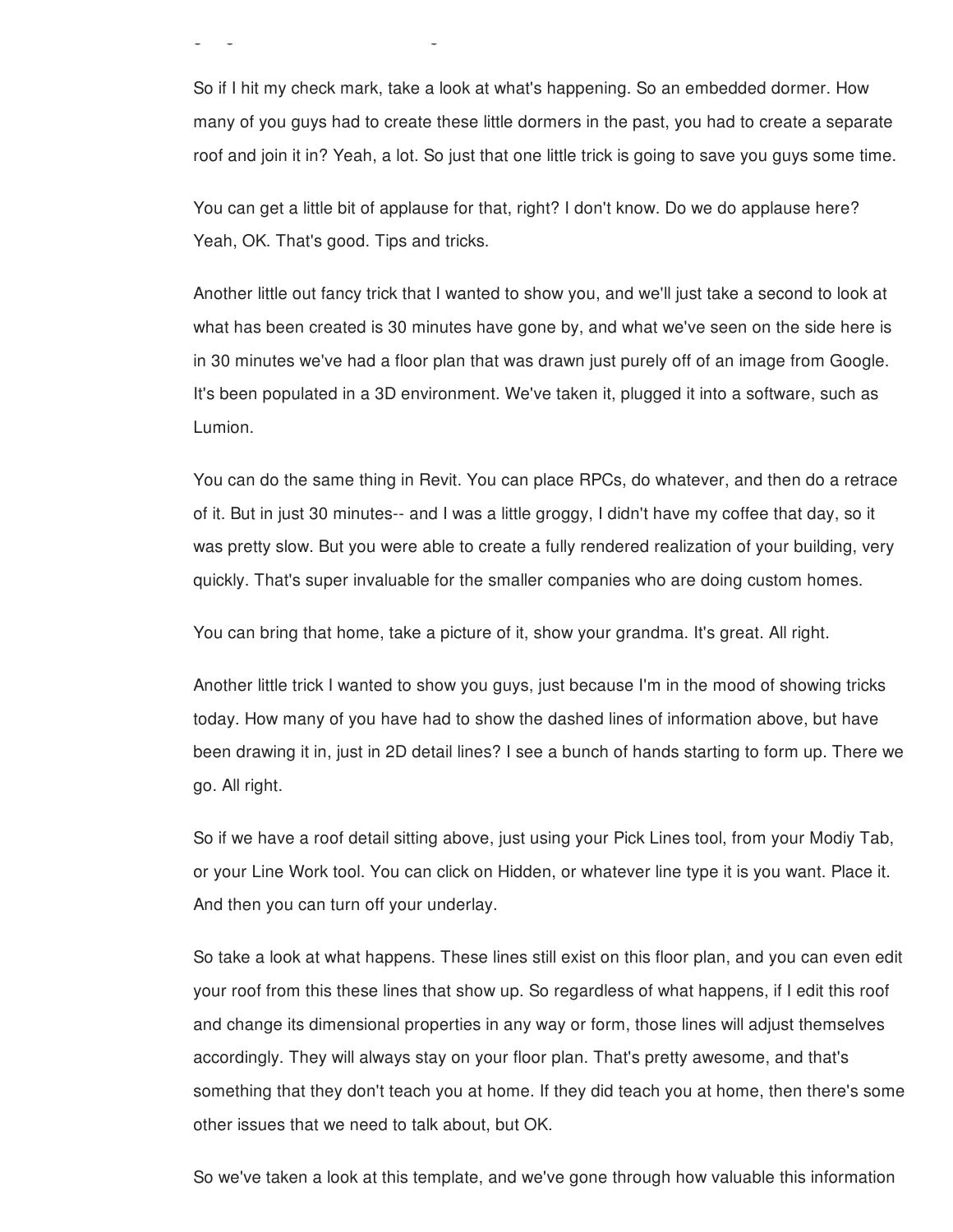can be. So from those sheets and looking at how the schedules are set up, looking at how your views are picking up all this information, now, that's art. That is art.

But like I said, fill up this stuff with as much information as possible. Do not be lazy and draw a 2D line work. Please do not be lazy. It will really help you out.

So that's all dandy. Once we have our template set up, we can go off to the races, as you saw with the drawings that were happening there. Once you have it going, we can now start getting into annotations, where we can start placing annotations very quickly.

So if you've got all your wall types, your door types set up, we can now go to say, for instance, a Tag All command. We can tag everything all at once-- our door tags, wall tags, window tags, whatever we want. And it'll populate all that information right off the bat.

And you'll see-- whoa, look how much stuff I've got open. All right.

Anyway, you'll see that it matches up with the type marks available in your door schedule, so my W1's, W2's, everything like that. W1, W2, all that information's there. Even wall tags, where I want to get into doing a Tag All, with my wall tags. Add a leader, boom.

So same thing. Why would I ever waste time trying to tag everything individually? You can do that.

So taking this to a whole other level, we have been able use software like Dynamo to really push this to its limits. Dynamo's been kind of a hot topic lately, because it allows you to really drive your software. This is great. So we can draw our homes quickly in a 3D platform.

If you're using 2D right now to do your designs and do your work flows, please think about what you're doing. It's taking too much time. So use something like this to get going, and then you will start to see the benefits and the return on investment come back.

So I'm going to delete all this, and I'm going to show you guys something just a little bit of a treat for the rest of you.

All right, are you guys ready for this? You guys like Dynamo? This is awesome, awesome, perfect.

So what I've created-- and I just did this a night or two ago, when I was sitting in my hotel room. I was like, this would be fun to show. I wonder if we can create a house just by drawing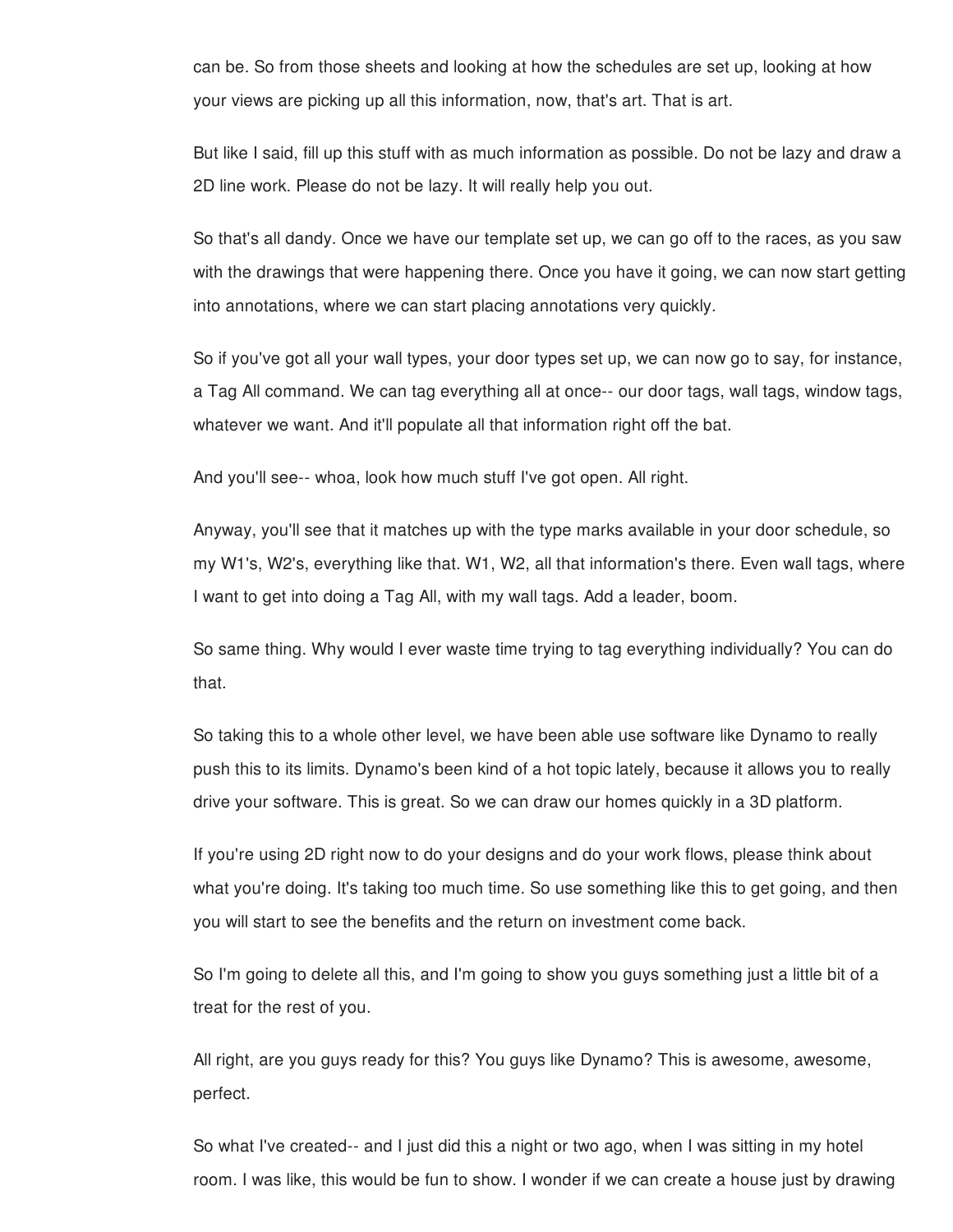a few lines. What? Yeah, you guys just all went super quiet. You were quiet already. OK, here we go.

room. I was like, this would be fun to show. I wonder if we can create a house just by drawing

All right, so let's say we had a random design, drawing in a bunch of lines. Sure. That looks awesome. Do you want more complexity? We can add some more complexity. I could add angles on there too, if I want, but I'm not feeling that cheeky.

All right, so let's take a look in our Add Ins here. So I've got version 0.9 for Dynamo, the new release. Let's take a look at what's going on.

So I've got to set to manual, so it doesn't do any crazy stuff. So I've organized it accordingly.

So what this is going to do, if you take a look at it, it's picking out a specific wall type from my list. Using that, I can tell it which level to place on, and using the information that's shown here. And I'll stop in little intervals here, so that when you do you get this video that comes out on the 4th, you'll be able to recreate this yourselves. It's completely yours. It's like Oprah Winfrey Show, we're just handing out gifts, throwing stuff around. Here we go.

So I will make this available to you guys to play around with. And in a couple weeks, I should have an entire house drawn in here so that you guys can use a Dynamo script that can create a house on the fly.

So currently it's creating the first floor walls. It's also creating the basement walls. It's creating the first floor, the basement slab. And it's creating all of that purely by a set of lines.

On top of that, we can even take our topography and we can create our topography according to a property line. So we can extract that curve, the property line from Revit, and then by using that create a topography by points.

So what we're going to do is just by using this simple little node here-- now I'm crossing my fingers, because Dynamo does some funny stuff-- but I'm selecting these lines here. You'll see that they're all populated. Now, don't throw stuff at me. I'm not very quick in dodging. So here we go.

That's pretty slick. That's pretty slick. Now, if you take a look at that in 3D, you'll see that it's populated all the walls on my main floor. Its placed the floors. It's placed the slabs where I want them to go, and all that information that we see there. Is that pretty awesome, guys? That pretty awesome? Yeah, thanks.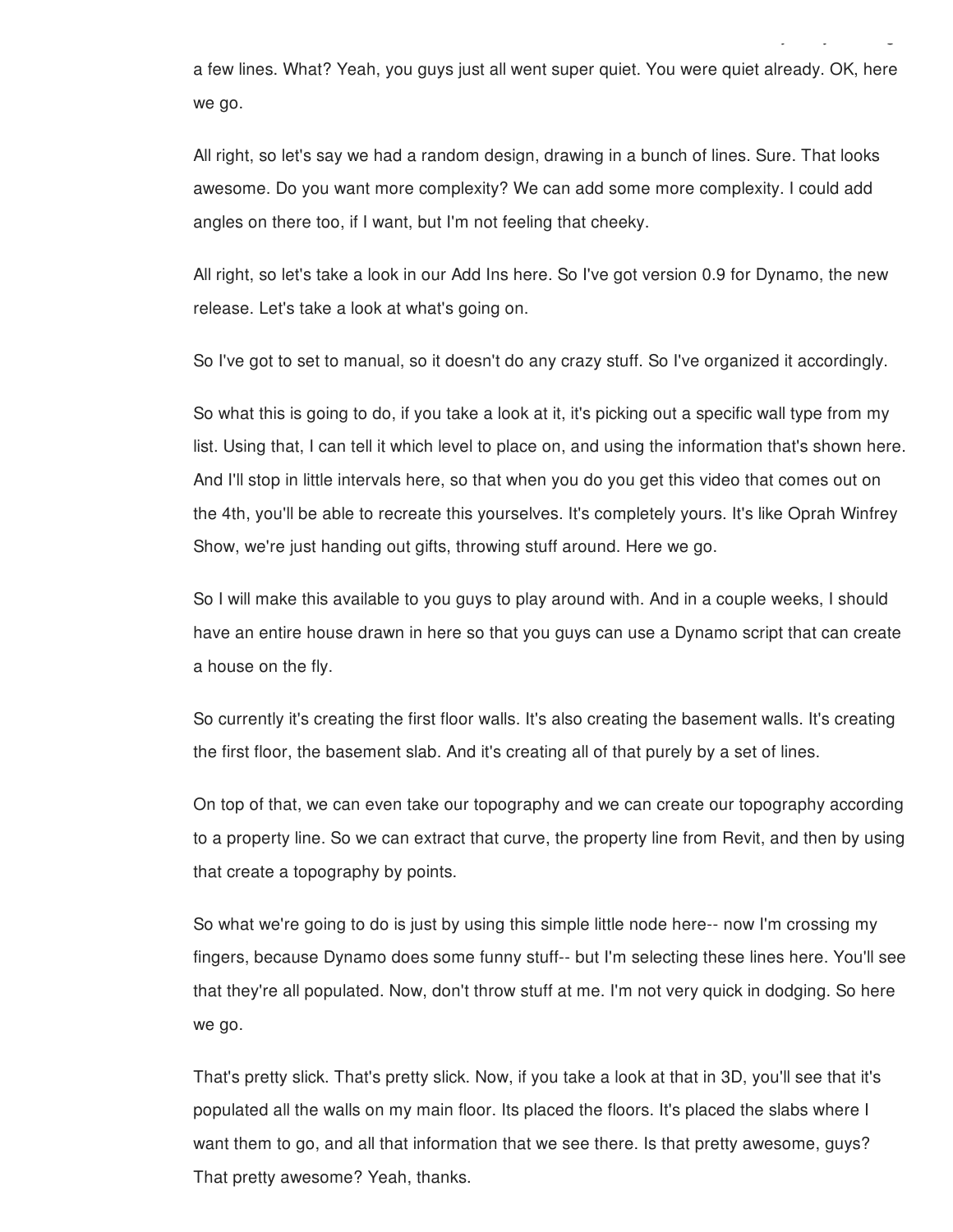So imagine designing a subdivision where you have a number of different types of houses that you have going up, bungalows, second stories, and a whole bunch and that you have to do really quick, just for iterative design. Instead of massing it out, you can just draw your line work on a site plan and have like a rookie Revit user that's only used it for two hours. Have him just draw a bunch of lines on your site plan, and then afterwards just run a Dynamo script to place all of them at once.

- **AUDIENCE:** Can you design that [INAUDIBLE]?
- **DENNIS DIXON:** Say again, sorry?
- **AUDIENCE:** Can you design that script to room separator lines? [INAUDIBLE].
- **DENNIS DIXON:** I don't know why you couldn't.

So the question was, can we assign that script to room separator lines? Question is, is yes. So room separation lines are a type of line. If it can call it out in Revit, you could do anything with it. So any type of line, an edge, a CAD file, anything that has line work in it, you can do with this. So that's a good question. Are there any other questions about this?

- **AUDIENCE:** What was the name of that?
- **DENNIS DIXON:** Dynamo.
- **AUDIENCE:** No, the name of the script.
- **DENNIS DIXON:** Oh, the name of the script. It's called customhome.dyn, but I will post it up after this class.
- **AUDIENCE:** What's the price of the software?
- **DENNIS DIXON:** The price of the software? We can talk after, if you want to get into something like that. But the Dynamo actually comes with Revit, so we can look into that after. Perfect.

We got any other crazy questions? I know you guys are interested in this. Perfect.

OK, so adding further into that script, just started into making the [? fascia, ?] and then the roof will be populated. Then we can do all kinds of crazy things, getting into cornices and foundation footings, pads calculated according to width. So you can get an entire structural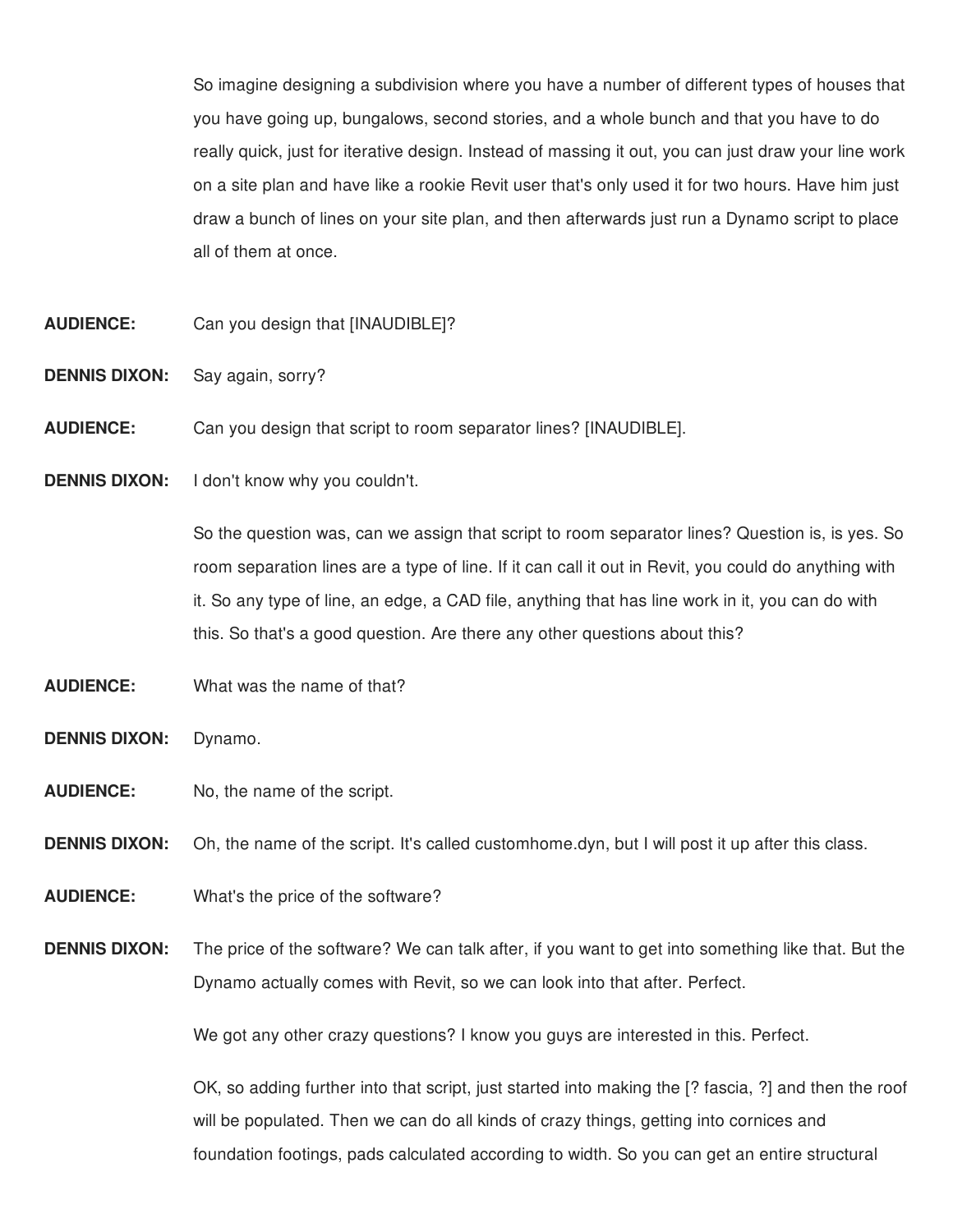plan sorted out for a house, just by a few clicks of a button.

So the greatest part about that is you can select and then run your Dynamo script, and then you can run across the street and go grab a beer while your guys are working. So that's pretty awesome.

So another thing I wanted to show you-- and a lot of people aren't using this-- this is super key. So one of the points that I brought up earlier about site plan approval and doing site plans, when a surveyor goes out to get information, they typically have a CSV file or an Excel file filled with points that they've acquired. Now, some surveyors take those points and put them into 3D data on their CAD files, and that 3D data can then be used to populate basically your entire grading.

So within Revit, you have the ability to take that CAD file according to its points, and drape Revit topography right over top of it. So I don't know why people aren't using this. The surveyors have the points available, and you can extract it from CSV.

So let me just blow this up for a second here-- like not literally, but we'll blow this up. Here we go.

So I'm going to go back to my first floor plan here. In fact, why don't we go to my site plan? All right, so I just received a CAD file. It could be from CSV points or a CAD file, it doesn't matter. I'm going to insert and link this CAD file into my project.

I'm going to set it up so that my origins are the same, and I'm going to bring it in. So I extracted the contours from another file and brought it in. If you take a look at it in 3D, it's basically taking those contours. You can see AutoCAD 2D line work just extruded up.

So what happens. When I go into my Massing and Site tab in here, when I use the Topo Surface command, it has an option here called Create From Import. So remember all that time that you've been calculating elevation points according to first floor, or according to your top or foundation? You have to sit there and go, OK, well, this geodetic minus this geodetic is this height, and this geodetic is this height. Oh, I forgot the slope. And it keeps going that way.

The surveyor's done the work already. Do not redraft. Redrafting's bad.

So taking a look at this, I'm going to select my import instance. Just going to click on the CAD file, and I'm going to hit OK. Yeah, you can applaud for that. That's awesome, yeah. Perfect.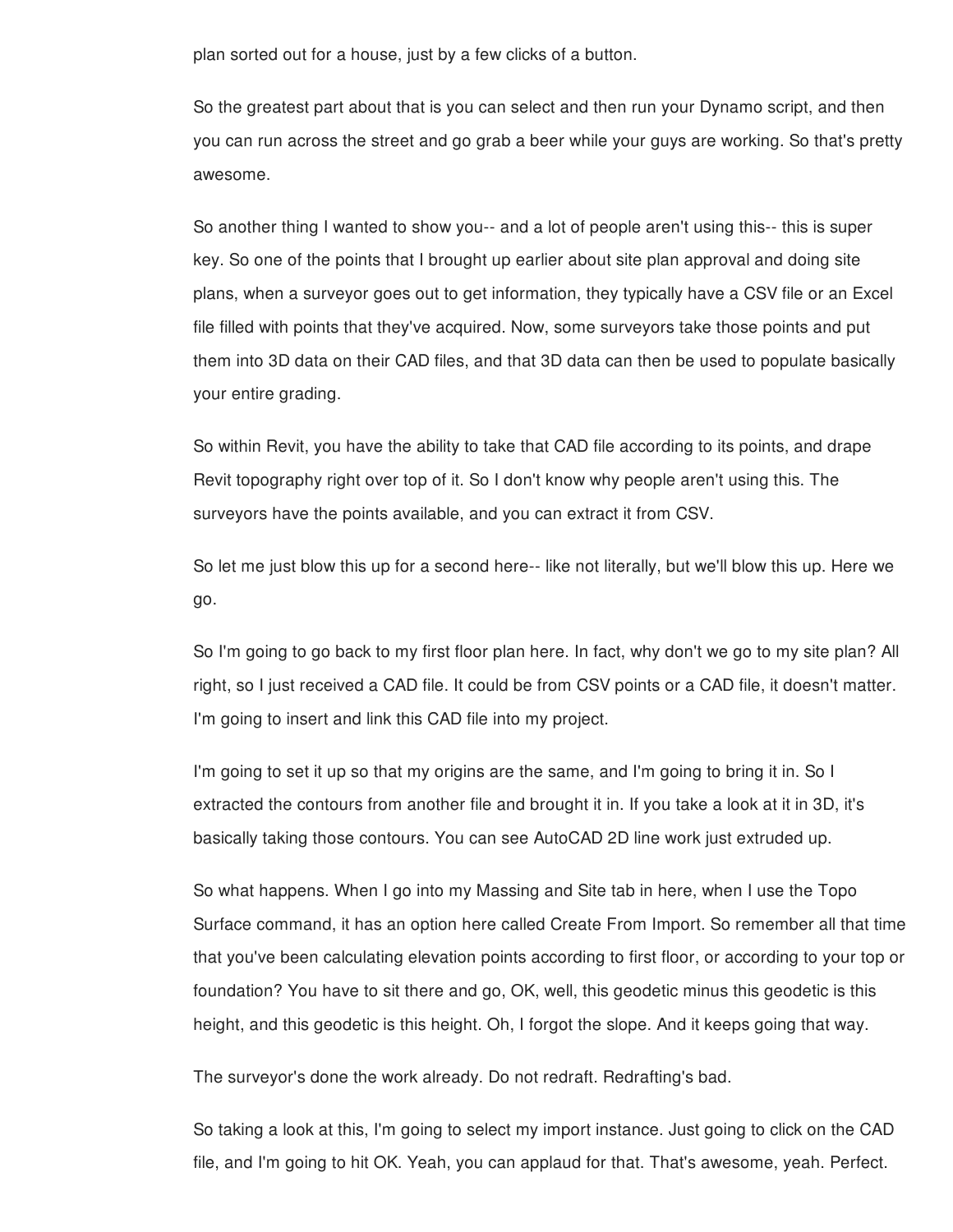So like I said, extract the information from your surveyor. Right under Create from Import is a Specified Points file. So these point files, as you can see, are a CSV. Do not waste time doing that. The surveyor has to have those points. It's part of their project. And I keep on hearing this constantly, my CAD file is just raw 2D data that doesn't have anything. Well, ask them right away. Do you have an Excel file with the points in it that I can have? Do not hand draft these topographies by yourself. You're going to waste yourselves a lot of time.

Do we have any questions about that? I usually get questions regarding site plan. Yeah.

- **AUDIENCE:** Can you do that with [INAUDIBLE] 3D files?
- **DENNIS DIXON:** I'd imagine you could, depending on-- we might have to export them out as a DWG, but I'd imagine so. Let me look into that for you.
- **AUDIENCE:** [INAUDIBLE].
- **DENNIS DIXON:** What's that?
- **AUDIENCE:** Can it export the DWG [INAUDIBLE]?
- **DENNIS DIXON:** Yep. Exactly. Any others? Pretty quiet in the back, there. You can yell, if you want. It's up to you. Perfect.

OK, so looking into that we have this Dynamo script that I showed you, is this really big treat. Sorry, I'm bumping my mic around here. We showed you a really Revit roof tool, showed you how to do so detailing. Take into mind--

So when you're doing detailing and you're doing certain objects, think about how you can make it work for multiple things. Do not think about a stud as just one little stud item, like a block that you can place in certain items.

Think about a stud that can be used in the header, and that header detail can be used somewhere else. How about placing a header directly in the window family, so that the window family has the header built into it? Then you can choose different sizes. On top of that, you can even build in detail items so that your window is showing your beam or you're lintel above the window in your floor plan, with all of the tagged information according to it right there. So imagine all that time you're saving.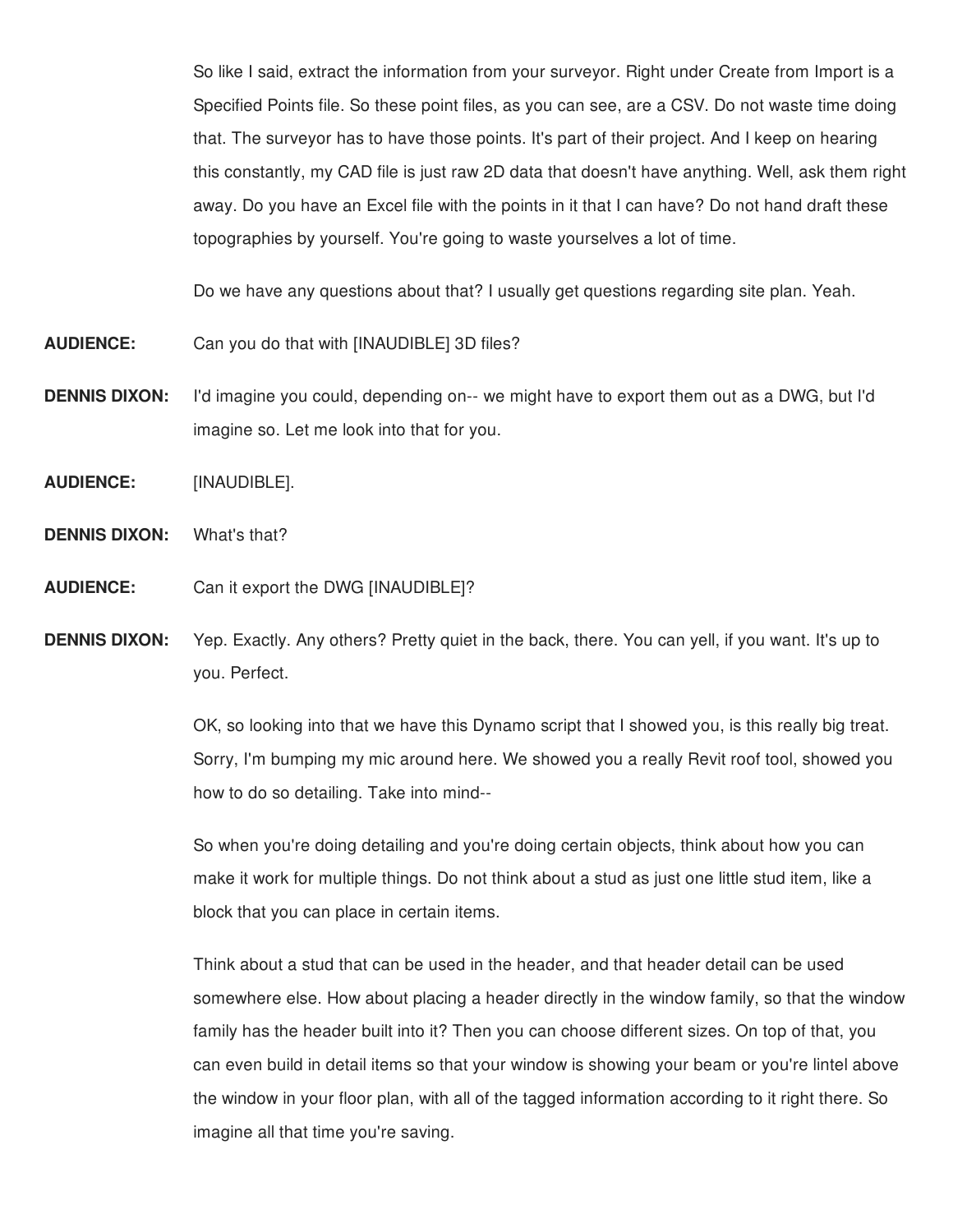You can have it set up so that it changes according to wall size. So start thinking about making smart families for your project. Think about making your template set up really organized. This is going to save you so much time in the long run, and it's going to really help you out. So schedules are important. Key notes are important. And then getting into the really finite stuff is really important, as well.

So with that being said, I don't have much more to add into this. But I am willing to talk to you guys and help set up template information. You guys all have my contact information. It's ddixon@ran.com. And if you need to get a hold of me, I have a whole bunch of tips and tricks that are going to help you guys out. And not just for residential homes-- it's lots of stuff for multi residential, for commercial, for all different types of information. Feel free to contact me. I love helping. It's going to be a lot of fun.

So with that adieu, that's pretty much the end of my presentation. I'm open for questions now. So if you have anything, come up and see me. Yeah, what have we got?

- **AUDIENCE:** You mentioned earlier about making a batch for specific items, and [INAUDIBLE] those. Are we getting to the point where I can go to Lowe's department store and find an architectural column, or something that has all the dimensions, all-- I could [INAUDIBLE].
- **DENNIS DIXON:** Yeah, a lot of that is actually happening. So the question we had is, can I find manufacturing items like preset columns and stuff from Home Depot? A lot of people are making them. And that like for instance, there's an electrical manufacturing company that was debating going into a BIM environment. They wanted to basically know if it was worthwhile for them to create BIM families for MEP. So we put them in contact with an MEP consultant, and that MEP consultant told them yes. You know how much that would help us if we can just grab those families off there? And right away, they dove right in and they started making electrical panels, outlets, conduits, everything like that. So it's happening everywhere.

So if you took a look at seek.autodesk.com, back in 2012, 2013, there were probably close to maybe about 25,000 to 30,000 objects. This year, there's almost 70,000. So you can see how that's really increasing. And this time next year, due to inflation you're going to see it up in the hundreds, 200s, and they're gearing it towards facilities management.

So other questions? I saw a hand. Yep? What do we got?

**AUDIENCE:** [INAUDIBLE] scaled point [INAUDIBLE].